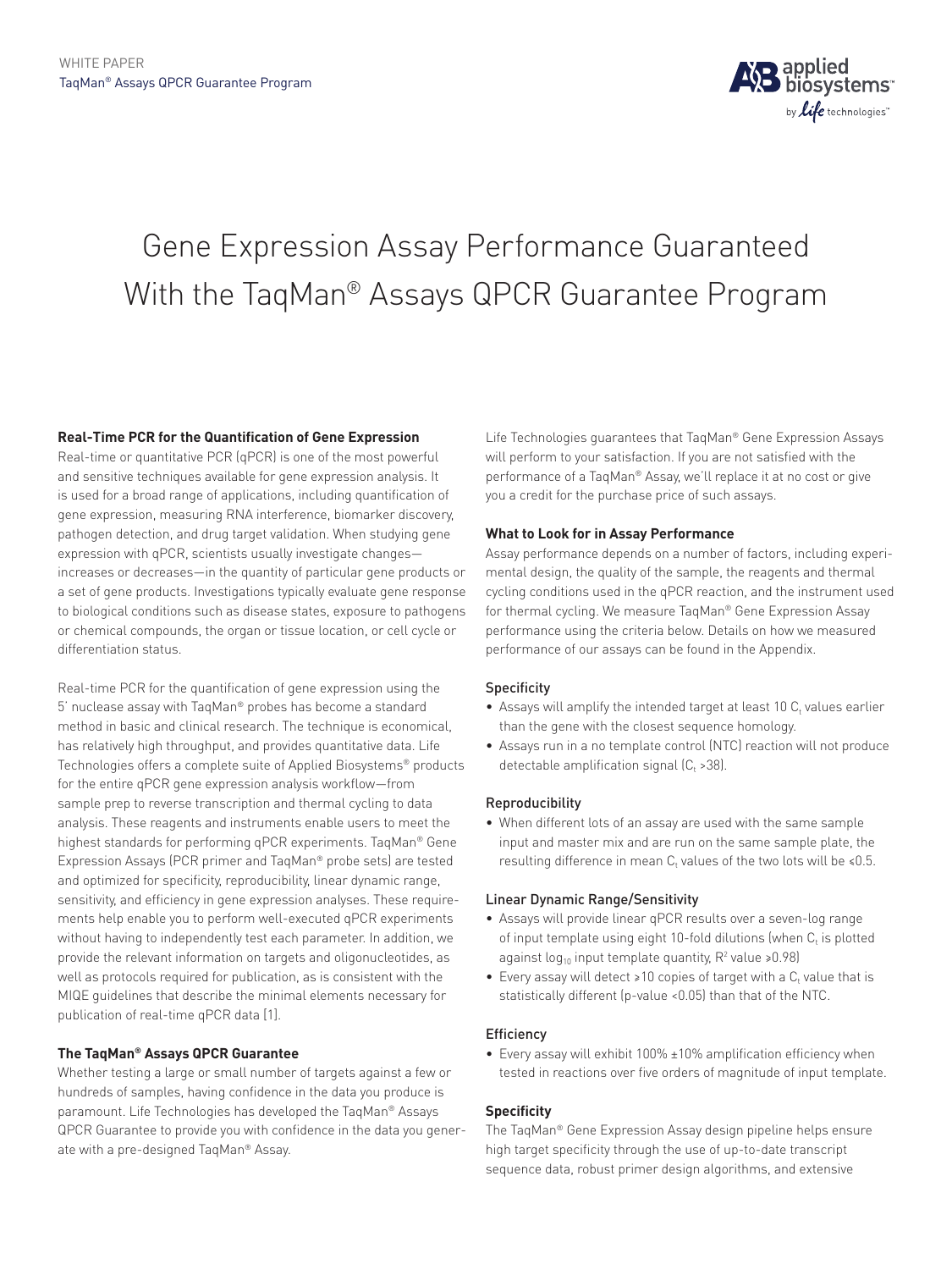bioinformatics tools and processes. Specificity of assays for their intended target is critically important; it means that if a detection signal is seen in a sample, you can be confident that the sample contains your target of interest.

Most TaqMan® Gene Expression Assays are designed using transcript sequences from the NCBI Reference Sequence (RefSeq) Project database [2], which is the most highly curated set of non-redundant transcripts in the public domain. It is also the most stable set of sequences available. Each transcript in the RefSeq database has undergone provisional or manual curation, and the majority of transcript sequences were derived from cDNA clones, providing good evidence that they are expressed sequences.

The design pipeline starts with this up-to-date sequence information, then the algorithm masks ambiguous sequences, SNPs, and repeats. Next, assay candidates with probes spanning exon–exon junctions are preferentially selected, so that the assay specifically amplifies the intended transcript(s)—targeting cDNA rather than genomic sequence. Assays are then further refined and optimized, based on thermodynamic and chemical properties: optimal  $T_{m}$ , GC content, secondary structure, amplicon size, and minimal primer-dimer formation. Finally, a three part *in silico* quality control process implements a complex scoring matrix to select assays with the highest transcript specificity, even for members of gene families with high sequence homology.

The outcome of this carefully engineered assay design pipeline is that Applied Biosystems® TaqMan® Gene Expression Assays detect only their intended target. NTC reactions yield a C<sub>t</sub> >38, and reactions containing target amplify the intended target at least 10  $\mathsf{C}_\mathsf{t}$  values earlier than the next closely related homolog. In addition, we are committed to continual improvement in our design pipeline, including case-by-case analysis for difficult targets such as transcribed pseudogenes [3].

#### **Linking Assays to Transcripts**

During the process of designing an assay, a large number of BLAST searches in the RefSeq and RNA GenBank® databases are performed. Most assays are found to align with multiple transcript accession IDs. This information is displayed in the TaqMan® Gene Expression Assay online ordering system, so that researchers can easily see all the accession IDs with 100% identity to the assay probe and primers, as well as amplicon size, and the assay location on each detected transcript. For clarity and traceability, TaqMan® Assay IDs are always linked to the same primer and probe sequence.

#### Remapping

Because public transcript and genome databases change over time as new sequence information and transcripts are deposited, we use BLAST searches to remap our assays to the updated information every six months (using RefSeq and the latest genome assemblies). This keeps the assay alignment information on the Assay Details page current; identifying every known transcript that a particular assay can amplify (with 100% identity to the assay probe and primers). Note that assays and their associated assay IDs are not changed with these updates; however, the annotation or sequence (transcript or genome) that assays map to may change.

For example, assay Hs00364424\_m1 was designed in 2004 to the RefSeq NM\_033627 (gene symbol TREX1). When the assay was remapped, it was found to match with 100% identity to NM\_130384.1, GeneID: 84126 (ATRIP). NCBI had permanently obsoleted NM\_033627. Thus, based on the updated annotation, assay Hs00364424\_m1 does not map to TREX1: NM\_016381. Although the assay annotation has changed, the assay ID and assay sequence have not.

#### Updating Available Assays Based on New Information

Because TaqMan® Gene Expression Assays are evaluated every six months for annotation updates and the latest genome information, it is occasionally necessary to remove an assay from our collection because it no longer meets our quality criteria. This may be due to a new SNP that is found in the sequence that binds the primers/probe of the assay, or an assay that becomes nonspecific with the new NCBI annotations at the gene transcript or genome level. Assays may also fail during the manufacturing and functional testing processes. When we obsolete an assay from our catalog we will recommend another assay that is specific for that transcript. Alternatively, we provide mechanisms for the customer to continue to receive the assay through an alternative ordering system (Quick Order) or as a Custom TaqMan® Gene Expression Assay [6].

#### **Reproducibility Through Manufacturing Quality**

TaqMan® Gene Expression Assays are made using validated manufacturing processes that include stringent manufacturing QC criteria: assay identity is confirmed by mass spectrometry and assay concentration is determined using quantitative spectrophotometry. TaqMan® Assays are formulated ready-to-use right out of the tube, eliminating the need to optimize primer and probe concentrations. Final 1X reaction concentrations are 250 nM TaqMan® probe and 900 nM of each PCR primer. Assays are designed to be run with recommended Applied Biosystems® Master Mixes, using universal thermal cycling conditions.

Because researchers often use multiple lots of assays to complete a research study, we validated our manufacturing process to help minimize lot-to-lot variability. We tested the functional performance of eight randomly selected TaqMan® Gene Expression Assays across multiple manufacturing lots using the recommended reagent and cycling conditions. Established QC specifications were used as criteria to evaluate the performance of each assay over 24 lots for each of the assays. All assays passed NTC testing to rule out contamination (C<sub>t</sub> >38). All assay lots tested with synthetic DNA had a range of C<sub>t</sub> values that were consistently within the specification of ±0.5  $\mathsf{C}_\mathrm{t}$  (Figure 1). These data show that the mean difference will be no more than 0.5  $\mathsf{C}_\mathsf{t}$  between two manufacturing lots when run in quadruplicate on the same plate for the same sample.

## **Linear Dynamic Range and Sensitivity**

The dynamic range of an assay can be defined as the relationship of signal (C $_{\rm t}$  value) between the highest- and lowest-diluted samples (C<sub>t</sub> vs. log<sub>10</sub> of input) that generates linear data with high correlation. Using either a sample with highly abundant target, a cloned sequence, an artificial template, or an amplicon as the reaction template, TaqMan® Gene Expression Assays have a dynamic range of at least seven logs with R $^2$  >0.98. The reliability of C<sub>t</sub> measurement decreases as the copy number decreases to one copy due to Poisson statistics, thus the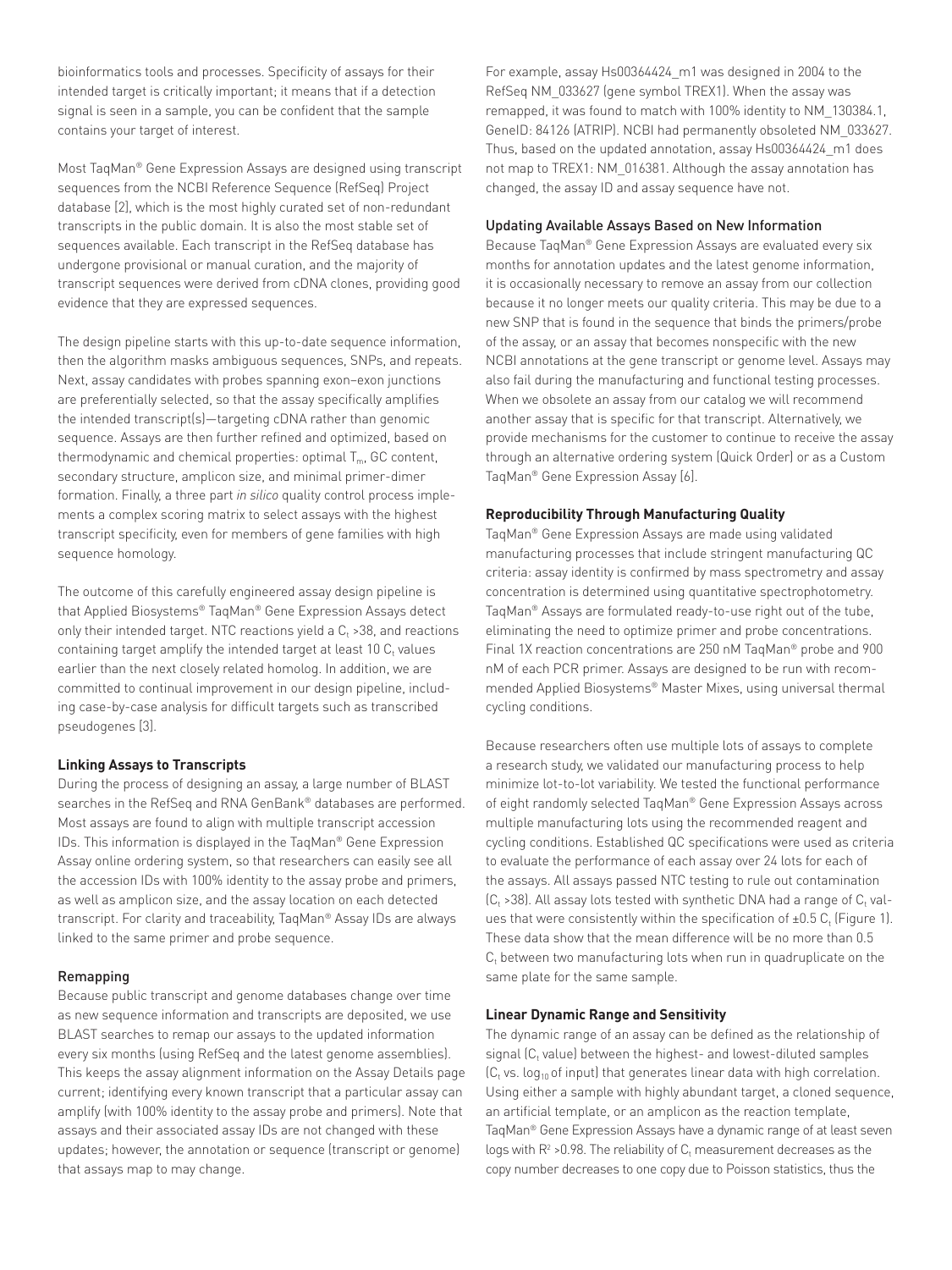functional dynamic range actually begins at concentrations greater than ~10 copies per reaction (Figure 2).

Here we define assay sensitivity as the number of template copies an assay can detect above an NTC background on a specified platform. For TaqMan® Gene Expression Assays, we guarantee that the  $\mathsf{C}_\mathsf{t}$  of a 10-copy sample (C<sub>t</sub> ~35) will be less than the C<sub>t</sub> of the NTC with a p-value <0.05.

#### **Efficiency**

Amplification efficiency is a major concern for any real-time PCR– based assay product because reliable qPCR results depend upon a doubling of PCR product at every PCR cycle. We have performed extensive validation to demonstrate the nearly perfect amplification efficiency of TaqMan® Gene Expression Assays. A set of more than 750 TaqMan® Gene Expression Assays were selected to represent a wide variety of challenges for efficient amplification, including a wide range of GC content, amplicon lengths, and secondary structure tendencies. The assays exhibited amplification efficiency values ranging from 90–110%, and the distribution approximated a normal distribution with a mean of 98.73% (Figure 3). In this study we determined that a dilution series of at least five logs was necessary to accurately calculate assay efficiency [4]. Efficiency estimates can vary significantly if a rigorous measurement protocol is not followed:

• Measurements must be obtained over a broad dilution range (five to six logs) and include replicates to decrease the effects of laboratory errors (i.e., pipetting accuracy).



Figure 1. TaqMan® Gene Expression Assays Exhibit Lot-to-Lot Consistency. Twenty-four lots were sampled for each of eight TaqMan® Gene Expression Assays. Each assay was tested in quadruplicate on 384-well plates, thus each lot of each assay was tested four times for a total of 192 lots. Synthetic targets with TaqMan® Universal PCR Master Mix were run with each assay to measure  $C_t$  values. Analysis was performed with SDS 2.3 software using a manual threshold of 0.2 and an automatic baseline setting. The  $\Delta {\sf C}_t$  for each lot prepared for Hs00182986\_m1 and Hs00182896\_m1 was calculated by subtracting the average  $C_t$  of a single lot tested in quadruplicate from the average C<sub>t</sub> of all 24 lots. The  $\Delta C_t$  for each assay lot is shown. Open red square = Hs00182986\_m1; open green diamond = Hs00182896\_m1.



#### A. mRNA quantitation—at least 7 logs of dynamic range

Figure 2. Linear Dynamic Range of Over Seven Logs and Sensitivity Down to 10 Copies. (A) Linear Dynamic Range: Amplification plot showing seven 10-fold dilutions of preamplified UHR cDNA run with Hs99999904\_m1 (PPIA). Four replicates were run for each dilution point (average standard deviation = 0.1).The calculated R2 is 0.999; slope = –3.4. (**B**) Sensitivity (limit of detection) is estimated at 10 copies: cDNA at estimated copy number of 10' to 10 copies (1.64 X10'–1.64 pg cDNA) were run in parallel with NTC (n=4). Sufficient replicates were run to determine statistical difference (p <0.0004 between NTC and lowest copy number (estimate one copy)).

## B. Standard curve plot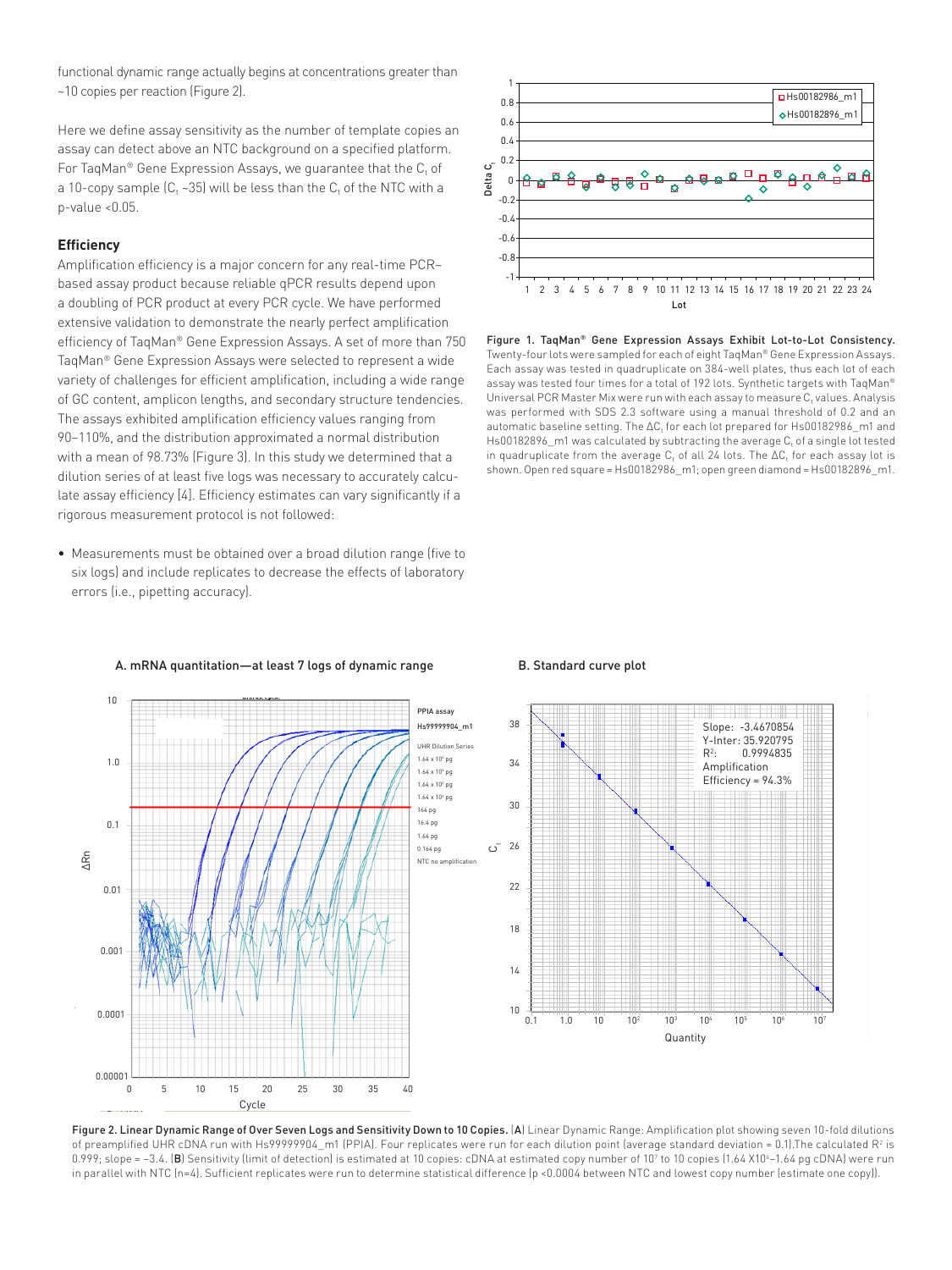• Efficiency of a PCR reaction can be affected by substances known to inhibit PCR, such as heme and detergents; users must ensure that cDNA templates are free of PCR inhibitors.

An assay tested under these conditions will exhibit 100% ±10% amplification efficiency in reactions containing five orders of magnitude of mass amount of input template.

## **Conclusion**

We understand that confidence in your gene expression data is vital, and the criteria described above are important considerations in design of assays and experimental protocols. Through rigorous testing, quality control, and sophisticated software tools, we have designed TaqMan® Gene Expression Assays to enable you to obtain robust, reproducible gene expression data.

# **Learn More**

For more information about the Applied Biosystems® TaqMan® Assays QPCR Guarantee Program, its restrictions, and terms and conditions, visit us online at www.appliedbiosystems.com/taqmanguarantee or contact your local Life Technologies sales representative.

To learn more about ready-made and custom TaqMan® Gene Expression Assays, visit us online at www.appliedbiosystems.com/ allgenes or contact your local Life Technologies sales representative.

## **References**

- 1. Bustin SA, Benes V, Garson JA et al. (2009) The MIQE guidelines: minimum information for publication of quantitative real-time PCR experiments. *Clin Chem* 55(4):611–622.
- 2. Pruitt KD, Tatusova, T, Maglott DR (2007) NCBI reference sequences (RefSeq): a curated non-redundant sequence database of genomes, transcripts and proteins. *Nucleic Acids Res* 35(Database issue):D61-5; http://www.ncbi.nlm.nih.gov/refseq/.
- 3. The Design Process for a New Generation of Quantitative Gene Expression Analysis Tools: TaqMan® Probe-Based Assays for Human, Mouse, and Rat Genes. Applied Biosystems White Paper (can be found online at http://docs.appliedbiosystems.com/ pebiodocs/00113967.pdf).
- 4. Amplification Efficiency of TaqMan® Gene Expression Assays. Applied Biosystems Application Note (can be found online at http://docs.appliedbiosystems.com/pebiodocs/00113186.pdf).
- $5.$  Real-Time PCR: Understanding  $C_t$ . Applied Biosystems Application Note (can be found online at http://www3. appliedbiosystems.com/cms/groups/mcb\_marketing/documents/ generaldocuments/cms\_053906.pdf).
- 6. TaqMan® Gene Expression Assays Protocol, Part Number: 4333458 (can be found online at: http://www3.appliedbiosystems. com/cms/groups/mcb\_support/documents/generaldocuments/ cms\_041280.pdf).

Distribution of Assay Efficiency



Figure 3. 100% (±10%) Amplification Efficiency. The amplification efficiency of over 750 TaqMan® Gene Expression Assays representing a wide range of oligonucleotide compositions (for example, base composition, amplicon length, and secondary structural features) was evaluated. The amplification efficiency ranged from 90% to 110% with a mean of 98.73%.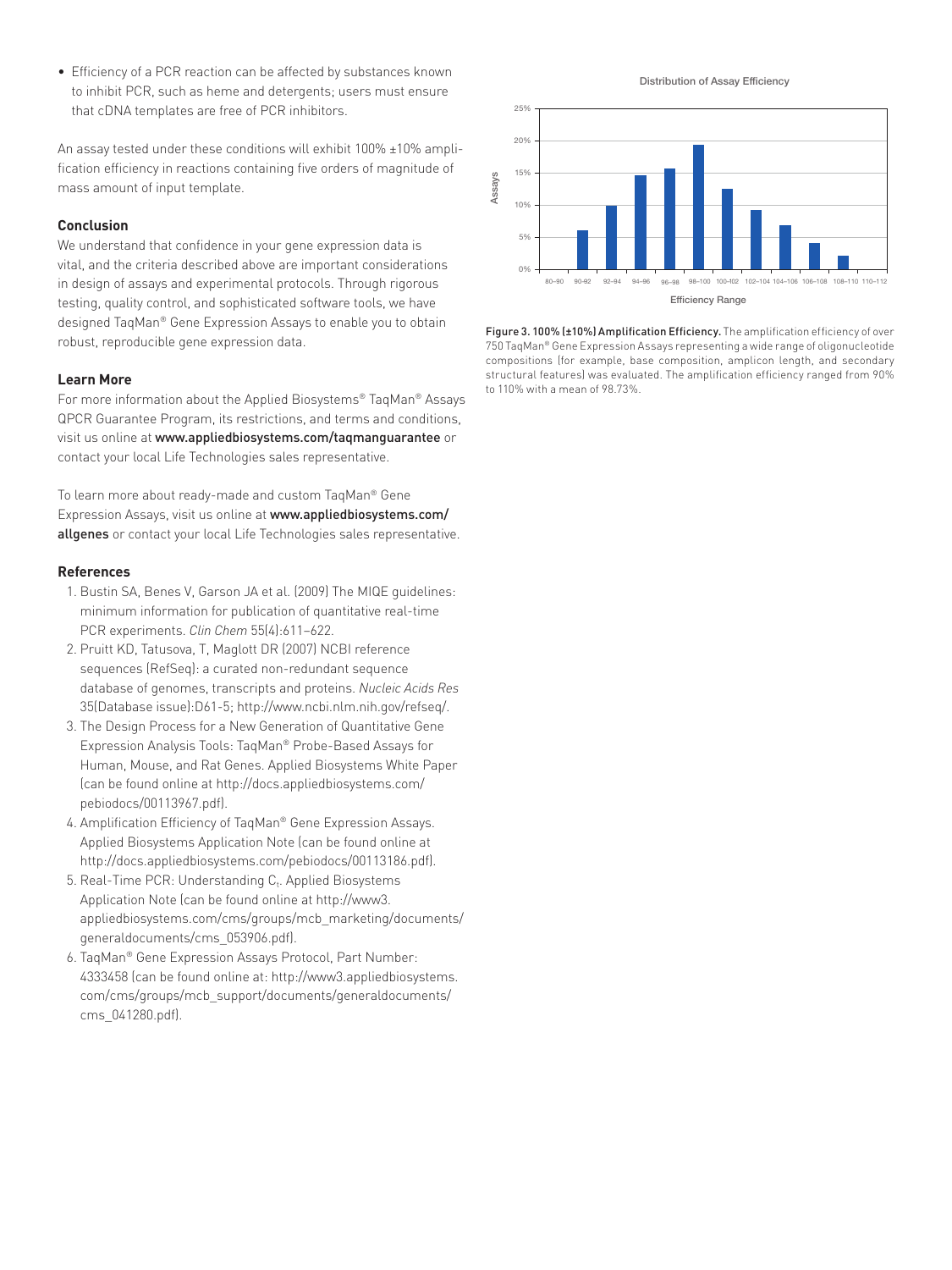## **Appendix**

## Specificity and Assay Design

The determination of cDNA specificity relative to genomic DNA is important because RNA samples can be contaminated with gDNA depending on the purification method utilized; however, the potential for this can be minimized by using a good RNA purification method or DNase treatment along with quality control of the prepared RNA samples. For guidelines on sample acquisition, handling, preparation, or QC of nucleic acids, see Bustin *et al*. [1].

# The TaqMan® Gene Expression Assay ID

The TaqMan® Gene Expression Assay ID suffix provides information on the placement of the probe on the transcript. The suffix is assigned at the time the assay is designed and may change. For example, if the probe position is shifted with an updated genome assembly, a change in the suffix may result. The change will be described in the Important Information link for a given assay. Note that suffix changes have more to do with the target that the assay will detect than the assay performance.

| <b>Suffix</b>            | <b>Description of Suffix (Indicates the Assay Placement)</b>                                                                                                                                                                                                                                                                                                                                                                                                                                                                  |
|--------------------------|-------------------------------------------------------------------------------------------------------------------------------------------------------------------------------------------------------------------------------------------------------------------------------------------------------------------------------------------------------------------------------------------------------------------------------------------------------------------------------------------------------------------------------|
| m                        | m indicates an assay whose probe spans an exon junction and one<br>that will not detect genomic DNA.                                                                                                                                                                                                                                                                                                                                                                                                                          |
| $\overline{\phantom{0}}$ | s indicates an assay whose primers and probes are designed within a<br>single exon. Such assays will, by definition, detect genomic DNA.                                                                                                                                                                                                                                                                                                                                                                                      |
| $\overline{\mathbf{g}}$  | g indicates an assay that may detect genomic DNA. The assay primers<br>and probe may also be within a single exon.                                                                                                                                                                                                                                                                                                                                                                                                            |
| $\_mH$<br>_sH<br>gH      | mH, sH, or qH indicates that the assay was designed to a transcript<br>belonging to a gene family with high sequence homology. The assays<br>have been designed to give between 10 C, and 15 C, difference between<br>the target gene and the gene with the closest seguence homology.<br>This means that an assay will detect the target transcript with 1,000<br>to 30,000-fold greater discrimination (sensitivity) than the closest<br>homologous transcript, if they are present at the same copy number in<br>a sample. |
| <b>u</b>                 | u indicates an assay whose amplicon spans an exon junction and the<br>probe sits completely in one of the spanned exons.                                                                                                                                                                                                                                                                                                                                                                                                      |
| It                       | ft indicates an assay designed to detect fusion transcripts that result<br>from chromosomal translocation. One primer and the probe are located                                                                                                                                                                                                                                                                                                                                                                               |

on one side of the fusion transcript breakpoint. **\_at** \_at indicates an assay that is designed to detect a specific synthetic RNA transcript with a unique sequence that lacks homology to current automated biological sequences.

# Procedures Used to Test Assay Performance

Below are descriptions of the procedures and expected results for the performance testing. All qPCR tests described below were performed according to the TaqMan® Gene Expression Assays Protocol (Applied Biosystems Part No. 4333458, see reference 6) and:

- The sample and reaction conditions, reagents, and instrument and thermal cycling parameters used were those recommended in the protocol
- Samples were free of PCR inhibitors and impurities

# *How to Test for PCR Inhibitors in the Sample*

1. Identify a gene that displays moderate expression in the sample. Serially dilute the sample to obtain five to seven 10-fold dilutions, with the center of the series containing a mid-range quantity of template DNA, having a  $C_t$  of 27 to 28. Because this experiment depends on accurate dilutions, set up the experiment so that pipetting steps contain at least 5 µL—use calibrated pipettors. In general, Good PCR Practices should always be followed (see Appendix B in TaqMan® Gene Expression Assays Protocol (Applied Biosystems Part No. 4333458, see reference 6).

- 2. Amplify the diluted samples with a chosen TaqMan® Gene Expression Assay, using a minimum of four technical replicates. The assay should be directed to a high expressed target and/or the sample concentration should be adjusted in order to measure  $\Delta C_t$ values over the dilution range.
- 3. Use the Standard Curve (Absolute Quantitation) option within the SDS software to plot and analyze the results.

# *Result:*

- The  $\Delta C_t$  between each point on the curve should average ~3.3.
- Inhibitor in the sample will typically result in a  $\Delta C_t$  of <3.3 between 10-fold dilutions. The effect of inhibitors is usually highest in the more concentrated samples and reduced in more dilute samples.

# *How to Test for Specificity*

Assays are designed to amplify the intended target at least 10  $C<sub>t</sub>$ values earlier than the gene with the closest homology .

- 1. To test that an assay amplifies the intended target specifically compared to a homologous sequence, we used individual plasmids or artificial templates that contain the target and homologous sequences.
- 2. In order to run a test for specificity, verify that the templates are amplified by the assay to be tested.
- 3. Adjust the concentration (e.g., ng/µL) of the template for the intended target to yield a  $C_t$  <30 in real-time PCR; then adjust the homologous sequence template(s) to the same concentration(s).
- 4. Run the assay with a minimum of four technical replicates on the same plate following the recommended protocol.

# *Result:*

The  $\Delta {\sf C}_{\sf t}$  between the intended target and homologous sequence templates should average >10  $\textsf{C}_\textsf{t}$ .

Assays run in a no template control (NTC) reaction will not produce detectable amplification signal (C $_{\rm t}$  >38).

- 1. Set up an NTC reaction mix using the qPCR reagents and the TaqMan® Assay being tested, but with molecular biology–grade water in place of sample.
- 2. Amplify a minimum of four technical replicates.

# *Result:*

NTC reactions should yield  $C_t$  values >38 with a proper threshold and baseline setting. Note that it is easier to set an appropriate threshold when there are also "real" amplified samples in the experiment for comparison.

To make sure that the reagents and TaqMan® Assay are not contaminated with PCR products, consider running another set of NTC reactions using a second TaqMan® Assay.